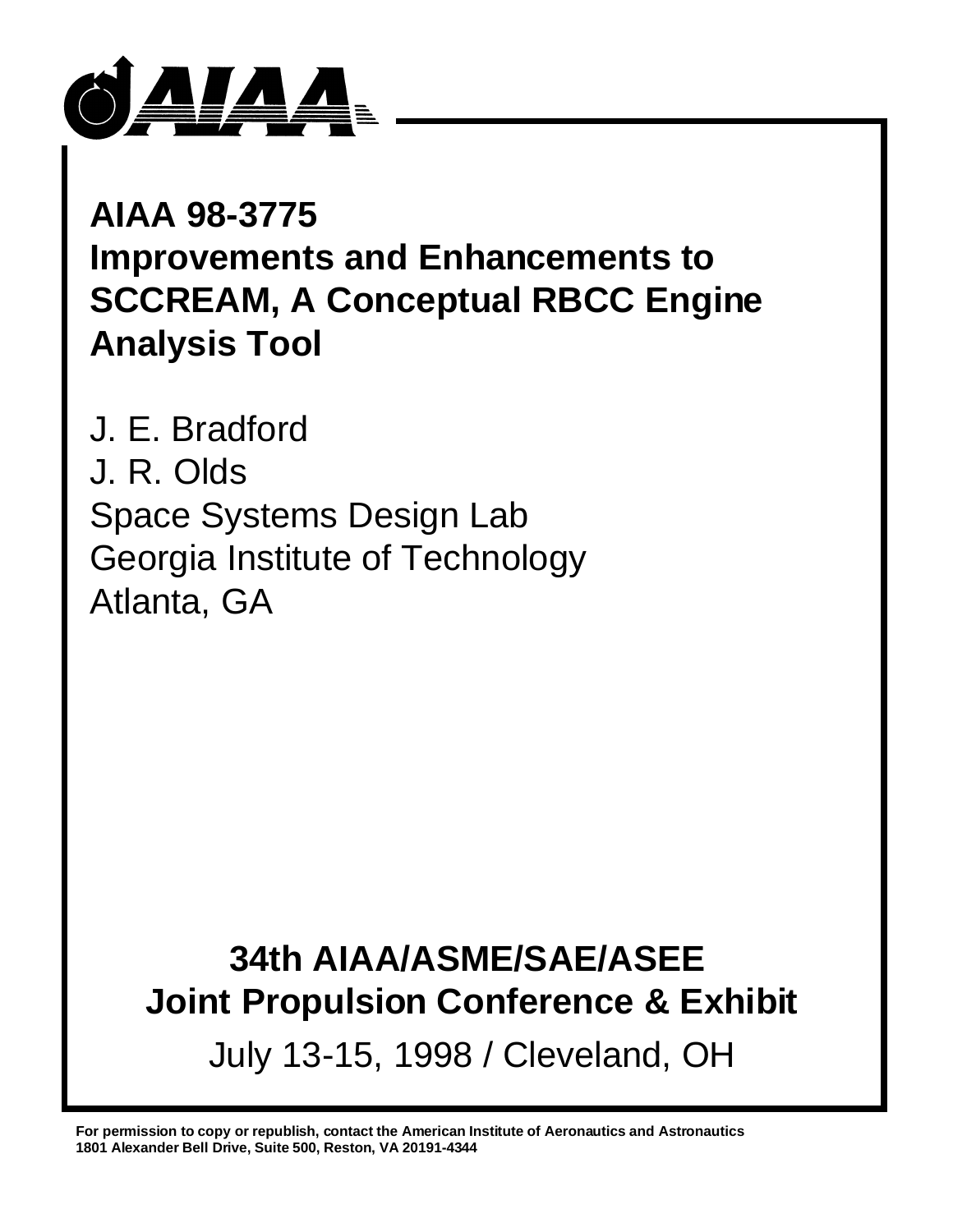# **Improvements and Enhancements to SCCREAM, A Conceptual RBCC Engine Analysis Tool**

John E. Bradford† Dr. John R. Olds\* Space Systems Design Lab School of Aerospace Engineering Georgia Institute of Technology, Atlanta, GA, 30332-0150

# **ABSTRACT**

A rocket based combined-cycle engine analysis tool suitable for use in the conceptual design environment has recently been established. While this tool was being used in the design environment, new analysis capabilities were desired and areas for improvement were noted.

This paper will detail the recent improvements made to the conceptual design tool, SCCREAM, and present the results generated by the added capabilities. The improvements range from an additional engine analysis mode, alternate propellant combinations, and a new user-interface which enables remote execution.

The improvements and added capabilities to SCCREAM will be discussed and the program methodology will be examined in detail when appropriate. Results generated by SCCREAM's new scramjet analysis mode are then shown to compare very well with an industry standard code, RJPA. Engine performance generated by SCCREAM for a single stage to orbit launch vehicle are then compared with historical airbreathing engine performance data, and other industry common analysis codes.

Copyright © 1998 by John E. Bradford and John R. Olds. Published by the American Institute of Aeronautics and Astronautics, Inc. with permission.

# **NOMENCLATURE**

| $A_c$           | normalizing area for thrust coefficient $(ft^2)$              |
|-----------------|---------------------------------------------------------------|
| $A_i$           | engine cross-sectional area at station $i$ (ft <sup>2</sup> ) |
| Ar              | argon                                                         |
| $C_{p}$         | constant pressure specific heat (BTU/slg-R°)                  |
| $C_{t}$         | thrust coefficient (thrust/q $A_c$ )                          |
| $H_2O_2$        | hydrogen peroxide                                             |
| H               | monatomic hydrogen                                            |
| $H_2$           | hydrogen                                                      |
| $I_{sp}$        | specific impulse (sec)                                        |
| K               | kelvin                                                        |
| LH <sub>2</sub> | liquid hydrogen                                               |
| LOX             | liquid oxygen                                                 |
| MR              | propellant mixture ratio                                      |
| $\rm N_2$       | nitrogen                                                      |
| O               | monatomic oxygen                                              |
| O <sub>2</sub>  | oxygen                                                        |
| OН              | hydroxyl radical                                              |
| $P_c$           | chamber pressure (psi)                                        |
| $P_t$           | total pressure (psi)                                          |
| phi             | combustor equivalence ratio                                   |
| q               | freestream dynamic pressure $(lb/ft^2)$                       |
| $V_r$           | radial velocity component                                     |
| $V_{\theta}$    | normal velocity component                                     |
| $\gamma$        | ratio of specific heats                                       |
| $\sim$          |                                                               |

θ ray angle from cone centerline

#### **RBCC BACKGROUND**

Rocket Based Combined-Cycle (RBCC) represents a new approach for providing routine access to space. By integrating the elements of rocketry and airbreathing systems into a single unit, RBCC tries to exploit the best qualities of each. The rocket primary is used for providing the high level of thrust required at

*<sup>†</sup> - Graduate Research Assistant, School of Aerospace Engineering, Student member AIAA.*

*<sup>\*</sup> - Assistant Professor, School of Aerospace Engineering, Senior member AIAA.*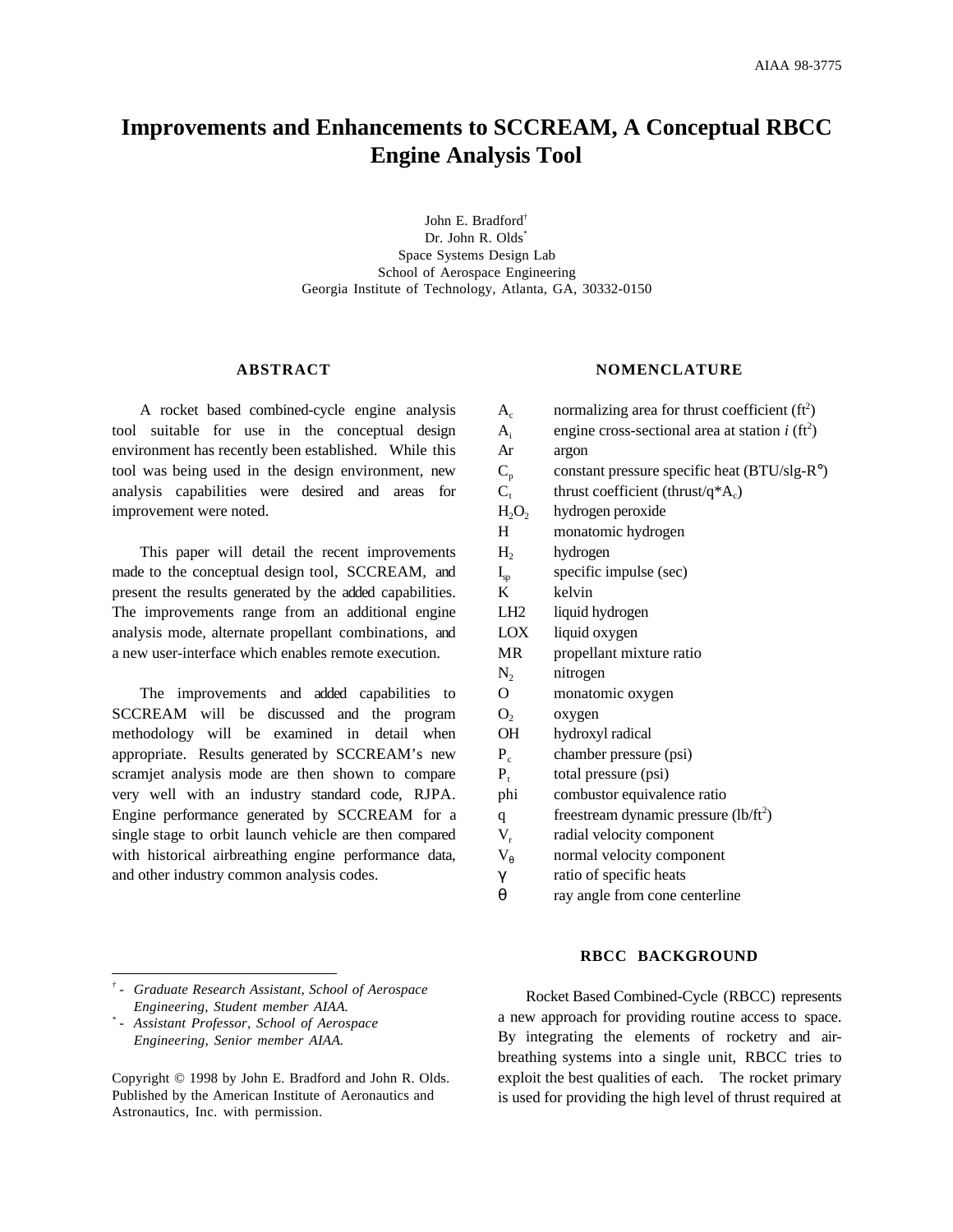takeoff conditions and for acceleration until ramjet takeover speeds can be obtained. Once ramjet operation is feasible, the rocket primary is shut off to conserve fuel. The airbreathing modes of ramjet and scramjet are then used to accelerate the vehicle through the portions of the atmosphere where free oxygen is available. As the vehicle climbs and increases its speed, a point will be reached at which the ramjet or scramjet is no longer providing enough thrust to sufficiently accelerate the vehicle. For single stage to orbit (SSTO) configurations, it is at this point that the rocket primary is re-ignited and the vehicle proceeds directly to orbit.

RBCC is not a new concept. Originating in the 1960's, a variety of basic concepts were developed considerably under a joint effort by the Marquardt Corporation, U.S. Air Force, and Lockheed<sup>1</sup>. Due to budget constraints at the time and technical challenges required for full implementation, RBCC quickly fell to the sidelines, and the less complex rocket engine received full attention for space applications.

During the 1980's, significant gains were made in the area of airbreathing propulsion. The National Aerospace Plane program, or NASP, made major technological gains for airbreathing systems. NASP identified the major difficulties associated with this form of propulsion and many new technologies in the areas of thermal protection, inlet design, and supersonic combustion were enabled. Despite the technology advances, the unbelievable and overwhelming task of airbreathing to speeds above Mach 15 prevented a feasible vehicle design from being obtained.

It has been only recently that interest has been renewed in RBCC systems. By merging two previously independent systems, RBCC can offer a number of advantages for launch vehicle designers. In terms of engine performance, RBCC offers higher trajectory averaged specific impulse  $(I_{\rm sn})$  than pure rocket engines, and higher engine thrust-to-weight ratios than pure airbreathing engines. But, these gains come at the expense of a higher vehicle dry weight and increased vehicle complexity. The real advantage from RBCC is in the high flight rates and mission flexibility that these engines enable. RBCC is suitable for missions that include: earth-to-orbit, popup trajectory maneuvers, and high speed point-to-point missions. RBCC also promises increased loiter and abort options. These capabilities will be required on future space transportation systems.

A number of very attractive vehicle concepts for future launch systems have already been designed<sup>2</sup>. Many of the most promising of these concepts utilize RBCC propulsion, and the feasibility of these systems is almost unquestioned. The primary challenge now is in designing an economically viable system. With total program development costs ranging in the billions of dollars, robust designs that ensure success are mandatory.

RBCC propulsion appears to have a very promising future, and may provide the key to affordable, routine, and safe access to space.

# **PREVIOUS RESEARCH**

Engineers in a conceptual RBCC launch vehicle design environment needed to be able to assess engine performance at each point in the ascent trajectory. That is, for a given altitude, flight velocity, and engine operating mode, what thrust and  $I_{\text{sp}}$  are produced by the engine? This data is typically used in a trajectory optimization code to determine a minimum fuel flight path to orbit.

Due to computing speed limitations, the required engine data is commonly generated off-line for a range of expected altitudes and flight speeds. The resultant database is formatted into a tabular form. Data is interpolated from the tables as needed by the trajectory optimization code.

The current engine analysis tool, SCCREAM, is a descendant of tools generated under earlier research efforts<sup>3</sup>. . SCCREAM (Simulated Combined-Cycle Rocket Engine Analysis Module), is an object-oriented code written in C++. The code executes on a UNIX workstation, runs a full range of flight conditions and engine modes in under 60 seconds, and will output a properly formatted POST<sup>4</sup> engine table. SCCREAM is not intended to be a high-fidelity propulsion tool suitable for analyzing a particular RBCC engine concept in great detail, although its results compare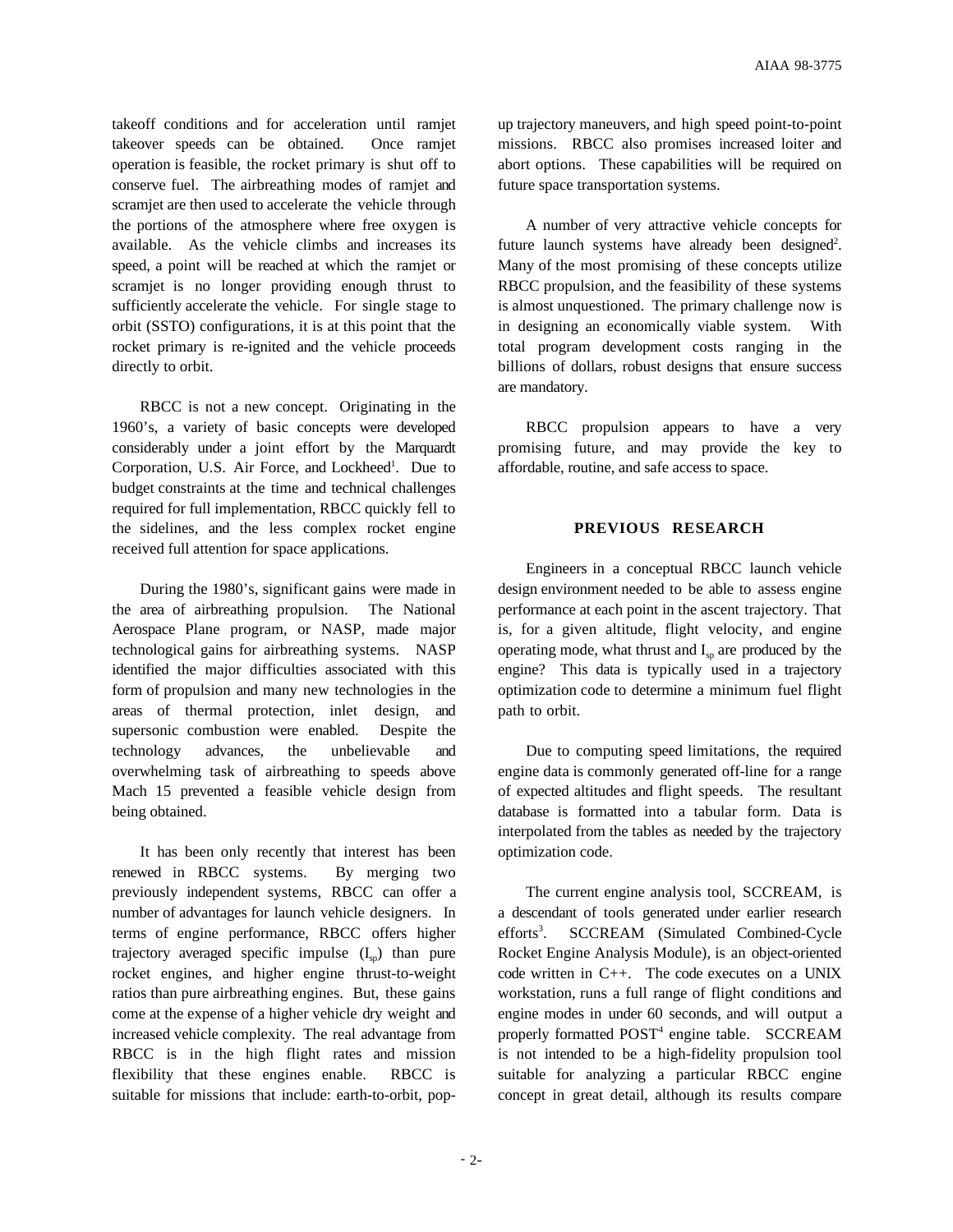very well with those generated from more detailed codes. It was created to be a conceptual design tool capable of quickly generating a large number of reasonably accurate engine performance data points in support of early launch vehicle design studies.

# **SCCREAM OVERVIEW**

SCCREAM has the capability to model the performance of four types of RBCC engines. One is the configuration identified in the Marquardt study —the supercharged ejector ramjet (SERJ). The other three are the (non-supercharged) ejector ramjet (ERJ), the ejector scramjet (ESJ), and the supercharged ejector scramjet (SESJ). Additionally, SCCREAM can model pure ramjet and pure scramjet configurations.

SCCREAM operates by solving for the fluid flow properties (velocity, temperature, pressure, mass flow rate, gamma, specific heat capacity, etc.) through the various engine stations for each of the engine operating modes. Equations for conservation of mass, momentum, and energy are used. This process is often iterative at a given engine station or between a downstream and an upstream station. The flow properties are calculated using quasi-1D flow equations. Engine cross-sectional area is the only geometry variable along the stream direction. Component efficiencies are used to simulate losses of total pressure in the mixer and nozzle, and reduced enthalpy in both the rocket primary and main combustor. The inlet is simulated by a simple total pressure recovery schedule. Thrust and  $I_{\rm sn}$  are determined using a control volume analysis of the entering and exiting fluid momentum and the static pressures at the inlet and exit planes.

Most internal areas in SCCREAM are determined based on ratios to the inlet/cowl cross-sectional area. Default area ratios are supplied, so typically a user enters only the inlet area. The size of the rocket primary unit is primarily based on a user-entered propellant mass flow rate for the rocket primary. These two independent variables can be varied to produce an engine with a desired sea-level static thrust and secondary-to-primary mass flow ratio. In practice, however, the inlet area is often limited by overall vehicle geometry or shock-on-lip conditions. Optionally, the user can enter a desired sea-level static thrust and inlet area, and SCCREAM will iterate to determine the primary mass flow rate required.

In order to generate a POST engine table, a candidate engine's performance is evaluated over a range of altitudes and Mach numbers. These Mach number and altitude ranges can be set by the user. For example, a ramjet's operational Mach numbers might be set from 2 to 5.5, with altitude ranges from 30,000 feet to 150,000 feet. Overlapping Mach numbers and altitudes between various operating modes allows POST to select optimum engine mode transition points if desired. Default Mach number and velocity ranges are provided for each mode.

Performance in pure rocket mode is determined by analyzing a high expansion ratio rocket engine operating in a vacuum. A user-entered nozzle efficiency is used to account for losses associated with the expansion of the primary exhaust through the engine and then onto the aftbody.



*Figure 1 - Axisymetric Engine Station Locations*



*Figure 2 - 2-D Engine Station Locations*

Figure 1 shows the station numbers and reference locations for by SCCREAM for an axisymetric RBCC engine configuration. Figure 2 shows station locations for a 2-D engine configuration. The 2-D engine layout is more common for vehicles with scramjet capability. Station 1 is at the inlet plane of the engine. Freestream flow conditions at station 'infinity' are modified by a single shock wave to simulate any precompression effects of the vehicle forebody on the engine. The forebody shape (wedge or cone) and the forebody angle are entered by the user.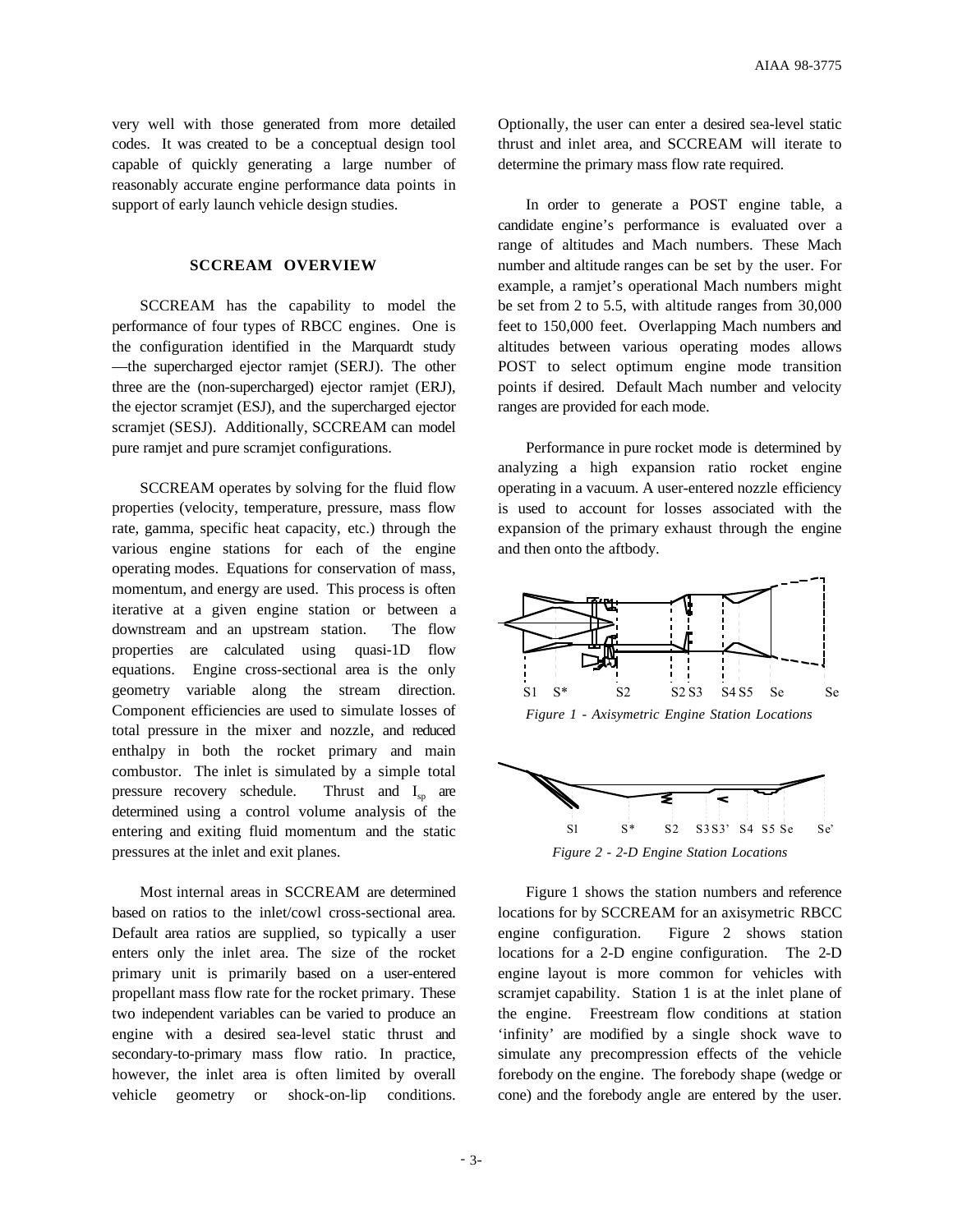Therefore the flow conditions at station 1 are typically not the same as the freestream flight conditions.

The inlet performance is modeled by a curve fit of the total pressure recovery and is a function of the Mach number at the inlet face. Variable geometry at the inlet throat is assumed.

Station 2 is at the location of the rocket primary and scramjet fuel injectors. For ejector mode, station 2 to 3 is a constant area mixing process between the entrained air stream and primary exhaust.

From station 3 to 3' an isentropic expansion of the flow is performed. This is generally beneficial for ramjet performance, but tends to penalize the scramjet performance.

From station 3' to 4, the hydrogen fuel is injected at a specified equivalence ratio and allowed to burn. Upon exiting the combustor, the flow is passed through a converging-diverging nozzle to the exit plane of the engine (station e or e').

For a more complete description of the flow process, the reader is referred to Reference 3.

#### **IMPROVEMENTS**

The following is a list of the improvements made to SCCREAM that will be discussed next.

- 1. Scramjet analysis capability
- 2. Rocket primary combustion
- 3. Rocket primary propellants
- 4. Detailed forebody analysis
- 5. New POST output deck format
- 6. Remote operation

Some of the improvements have already been mentioned while discussing the general operation of the code. Each will now be discussed in detail.

# Scramjet Analysis

As stated earlier, the previous version of SCCREAM lacked a scramjet mode analysis capability. Results from an earlier study by

Shaughnessey<sup>5</sup> were hard-wired into SCCREAM for this mode. The scramjet capability is undoubtedly the most significant and important improvement made.

Modeling of scramjet performance involved allowing a supersonic flow to pass completely through the engine without choking in the inlet throat, combustor, and nozzle sections. The conservation equations for mass, momentum, and energy were employed in a similar manner to that from the subsonic flow (ejector, fan-ram, and ramjet modes) cases. By careful arrangement of the iteration routines, the supersonic solution which satisfies the 3 conservation equations can always be obtained.

The entire mass flow at the inlet face is always ingested by the engine. The flow at station 1 is passed through the inlet and oblique shock system (not actually modeled in detail). A curve fit for the total pressure recovery of a supersonic inlet, based on the Mach number at station 1 replaces the subsonic inlet curve fit. Figure 3 shows the subsonic and the new supersonic pressure recovery schedules.

The conditions at the location of the rocketprimary (station 2) are then determined. This is a simple iteration procedure and as long as the area blockage from the rocket-primary is not too large, then a supersonic Mach number at station 2 can be obtained. If the area downstream of the inlet is too small, a common occurrence for RBCC configurations with oversized primaries, the downstream primary blockage will choke the flow to subsonic conditions. For these cases, a solution is not obtained.



*Figure 3 - Inlet Total Pressure Recovery*

The hydrogen fuel is injected and mixed from station 2 to station 3, without any reaction occurring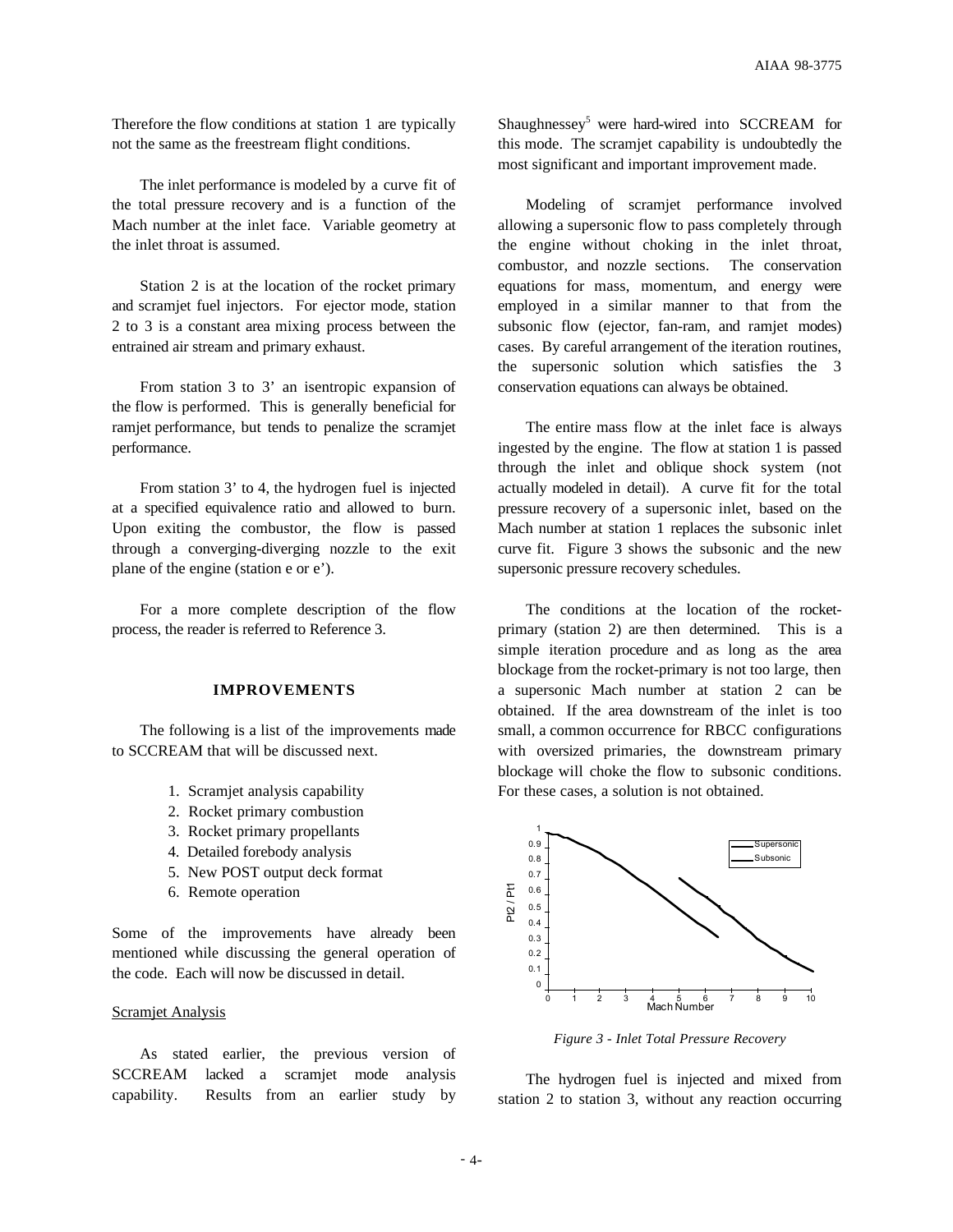(no heat addition). This is done to simulate injecting the fuel further upstream, as often required for supersonic combustion to allow adequate mixing. The added fuel changes the molecular weight and specific heat of the flow. This slightly affects the static conditions at station 3. A total pressure loss is simulated in the mixer section by defining an efficiency factor.

When solving for the static conditions at station 3, a new iteration procedure is required. Recall that for the subsonic flow cases, the assumption was that the static temperature is close to the total temperature. The mixture specific heat capacity was then calculated using the total temperature. This allowed for a much simpler iteration routine involving Mach number, which can easily be bounded between Mach 0 and Mach 1. For supersonic flow, the assumption of the static temperature being close to the total temperature is poor. A new routine has been devised that now includes the specific heat in the determination of the static conditions.

The static temperature at station 3 is iterated upon instead of the Mach number. This creates some problems because of the difficulty in setting upper and lower bounds on the temperature that will always ensure a supersonic solution is obtained. The exact problems encountered will be discussed later.

With an assumed static temperature and known flow composition, the mixture specific heat can be obtained. JANNAF based curve fits of the specific heat for each species a function of temperature is used by SCCREAM. A mass averaging technique is then used to determine the specific heat of the mixture.

Once the specific heat is obtained, the specific heat ratio can then be easily calculated since the molecular weight is known. The total enthalpy of the flow at station 3 is the same as that a station 2, thus the total temperature can be obtained dividing the total enthalpy by the specific heat value.

The known quantities are now static temperature, total temperature, and specific heat ratio. From these, the Mach number at 3 can be obtained using the conservation of energy equation. From the definition of Mach number, the flow's velocity can then be obtained. The continuity equation, or conservation of mass, is then used to determine the static pressure at station 3.

It is now necessary to obtain a new value for the static temperature to confirm the guessed value. This new temperature is obtained from the momentum equation. It is assumed that the added fuel has no contribution to the momentum balance.

The new and guessed temperatures are then compared and a new estimate for the static temperature, based upon a bisection routine, is determined. This process is repeated until convergence is obtained.

As previously mentioned, convergence problems can be encountered from iterating on the static temperature. If the guess is to high, the flow can have a subsonic Mach number at station 3. But, this condition can also result if too much fuel is added at station 2. A series of checks is used to either adjust the guess for the temperature or reduce the amount of fuel being added.

After a solution at station 3 is reached, the flow is isentropically expanded to the area at station 3'. This process will accelerate the flow since it is supersonic and the area is increasing.

From station 3' to station 4, the fuel that was added in at station 2 is now burned. The combustion process is modeled as a frictionless, one-dimensional heat addition process. A routine similar to that used from station 2 to 3 is applied again. At station 4, a minimum Mach number at or above sonic conditions can be set, with the SCCREAM default being Mach 1.15. If thermal choking occurs, or the minimum Mach number constraint is violated, the amount of fuel added (based on user defined phi) is automatically reduced, and the analysis restarts at station 2. Complete combustion is assumed, with the combustor efficiency accounting for the unburned fuel and resulting oxygen content. Species accounted for in the combustion process are:  $N_2$ ,  $H_2O$ ,  $Ar$ ,  $O_2$ , and  $H_2$ .

After station 4, the flow is expanded out the diverging portion of the nozzle to the exit plane of the engine (station e) or aftbody of the vehicle (station e'), depending upon the current flight altitude. Since the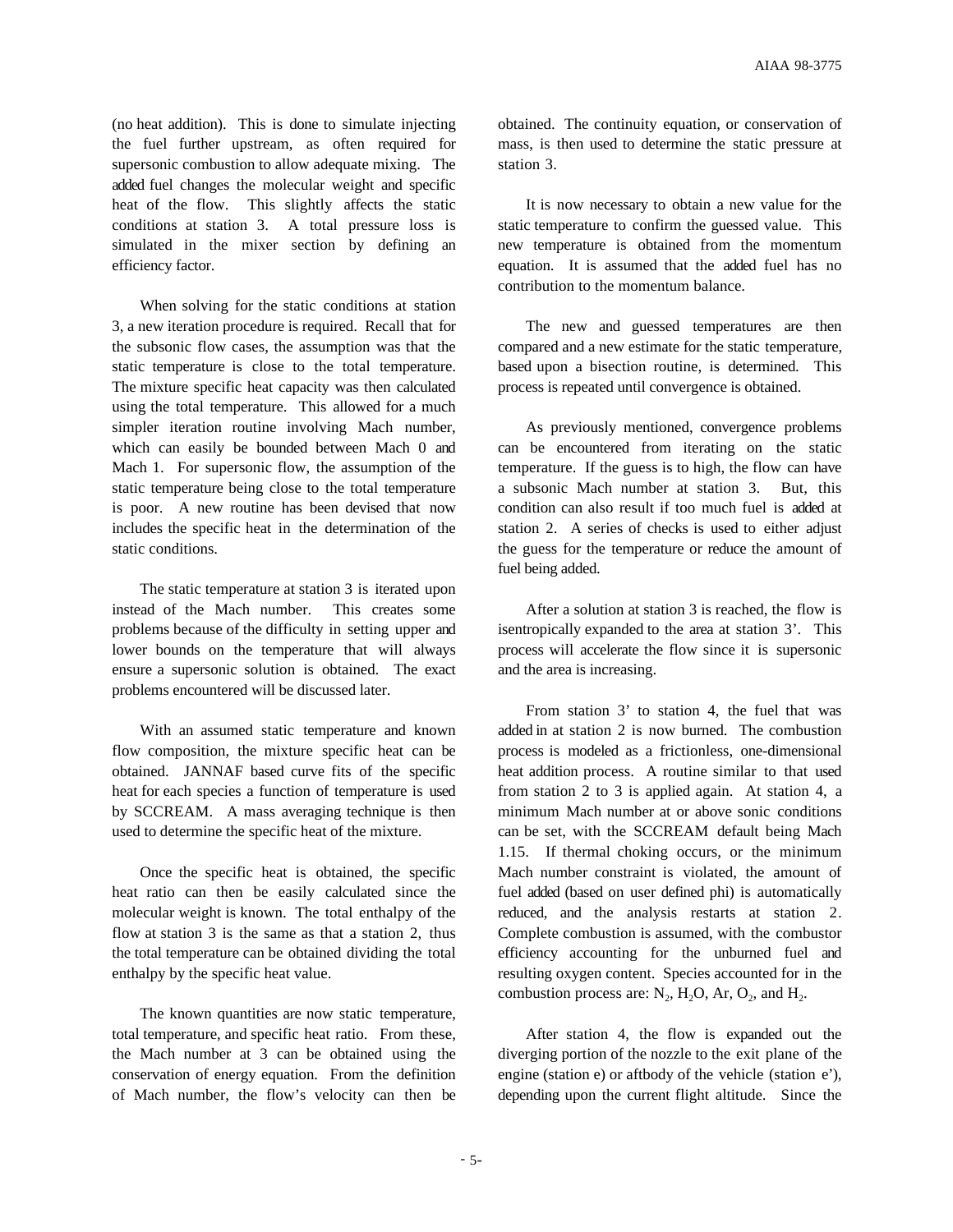flow is supersonic, there is not a converging section in the nozzle. The flow composition from the combustor is frozen, and the specific heats are again included in the iteration procedure to account for the decreasing static temperature from the accelerating flow.

It should also be noted that SCCREAM can also be used to model a pure ramjet or pure scramjet engine now. These are non-RBCC engines configurations that do not have an ejector-mode nor the accompanying blockage at station 2 in the engine.

# Rocket Primary

Previously, the user had large number of input parameters that had to be defined in order to properly model and size the rocket primary. These parameters included the total temperature, molecular weight, specific heat ratio, expansion ratio, and chamber pressure. SCCREAM was able to accurately determine the primary nozzle exit area and product exhaust velocity, but only after the user had overdefined the primary. Once in the engine, the flow was then assumed to be composed of  $100\%$   $H<sub>2</sub>O$  and the user-defined value for the molecular weight was overridden and set to 18.0, corresponding to a pure steam exhaust. Thus, even after defining all these inputs, the rocket primary could still only be modeled at stoichiometric conditions upon entering the main engine.

To eliminate this discrepancy and relieve the user of the extraneous input parameters, Response Surface Equation's (RSE's) were used to model the chamber temperature and exhaust product mole fractions. RSE's model complex systems with simple algebraic equations. These equations can yield very accurate results for non-discrete models, as well as save valuable computation time.

In all, 8 RSE's were generated as a function of the chamber pressure and mixture ratio. The first two equations were for the total temperature and specific heat ratio(γ). The remaining 6 were used for the mole fractions of:  $H_2$ ,  $O_2$ ,  $H_2O$ ,  $O$ ,  $H$ , and  $OH$ .

The well established Chemical Equilibrium and Applications program, or  $CEA<sup>6</sup>$ , from the NASA Lewis Research Center was used for determining the

equilibrium composition in the rocket chamber. For the analysis performed by CEA, the rocket propellants (oxygen and hydrogen) were both assumed to be in gaseous form at 298 K. The input parameters, chamber pressure and mixture ratio, were varied from 500 to 3,000 psia and from 4 to 12 respectively. A total of 64 different cases were analyzed.

After all of the runs were completed, a statistical analysis program,  $JMP<sup>7</sup>$ , was then used for setting up the RSE's. The general form of each RSE generated is:

$$
X = \alpha \cdot P_c + \beta \cdot P_c^2 + \chi \cdot MR \cdot P_c + \delta \cdot MR + \varepsilon \cdot MR^2 \tag{1}
$$

where  $P_c$  is the chamber pressure, MR is the primary mixture ratio, and  $\alpha$  through  $\varepsilon$  are constants. A residual analysis of the RSE fits show excellent correspondence with the results from CEA.

With the mole fractions now known, the molecular weight of the mixture can be determined. The flow composition is frozen and then expanded to match the user-defined expansion ratio. Basic rocket analysis equations are used for solving for the throat area, exit pressure, and exit velocity.

SCCREAM was then modified to track all of the primary exhaust products throughout the rest of the engine. In doing so, operation of a non-stoichiometric rocket primary is enabled.

# **Primary Propellants**

An additional rocket primary propellant, hydrogen peroxide  $(H<sub>2</sub>O<sub>2</sub>)$ , has been added. Concentrations of 85%, 90%, and 98%  $H_2O_2$  can be selected and modeled. The non- $H_2O_2$  percentage in the concentrations is pure water. The user is simply required to select the desired concentration, then enter the chamber pressure and expansion ratio for the primary subsystem.

Hydrogen peroxide is a mono-propellant that reacts when brought into contact with a catalyst like platinum or copper. For a given concentration, the decomposition temperature is fixed, thus the expected temperatures for the 3 concentrations are hard-wired into SCCREAM. The decomposition of  $H_2O_2$  results in a mixture composed of 43%  $O_2$  and 57%  $H_2O$  by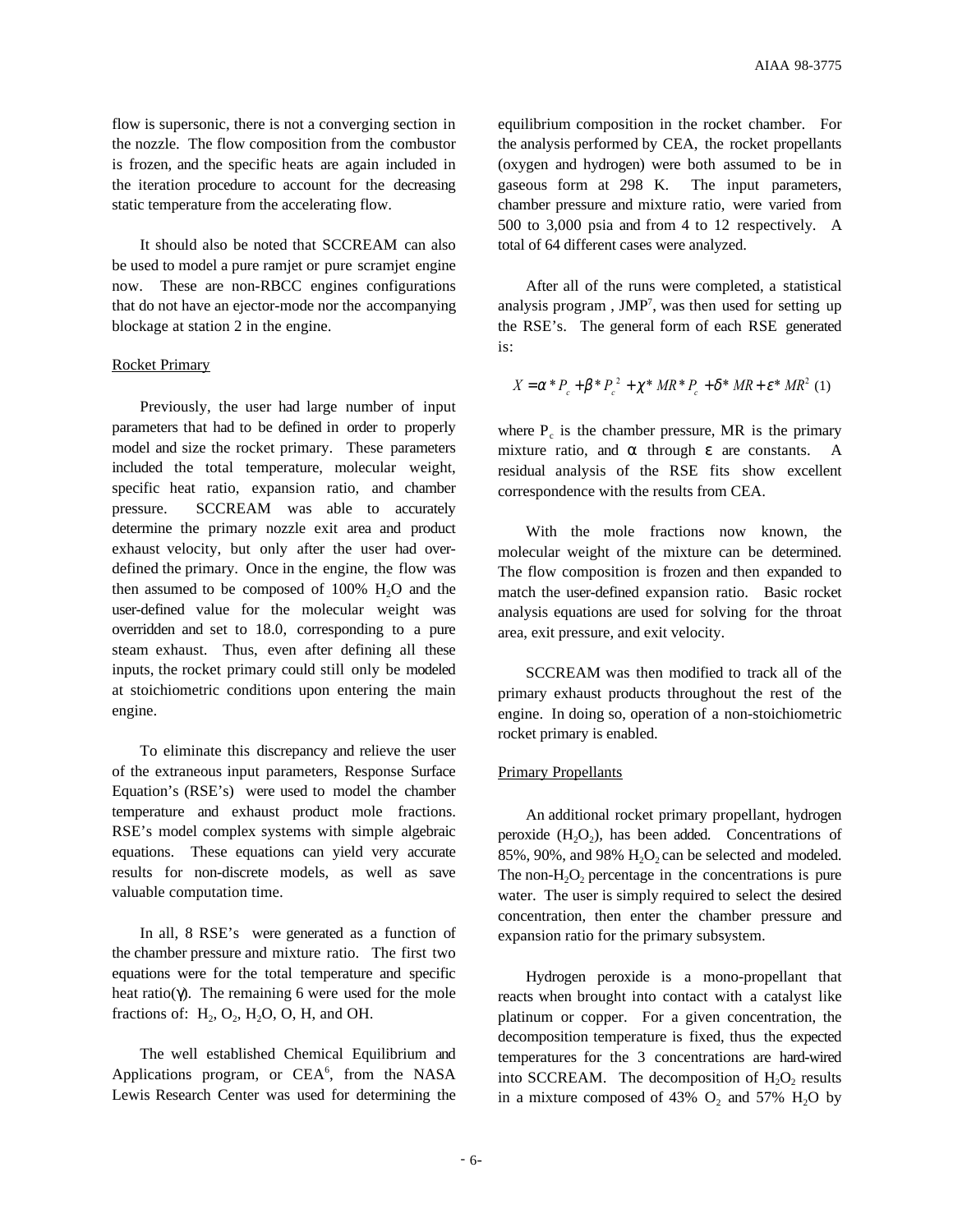weight, not including any initial  $H_2O$  present. Benefits of  $H_2O_2$  are the design simplicity resulting from having only a single working fluid, as well as a lower combustion temperature. The lower combustion temperature allows for increased chamber pressures. Typical values for  $P_c$  are from 500-5000 psi. These benefits come at the cost of a lower specific impulse and exhaust velocity.

SCCREAM will analyze the performance and size the rocket primary for the  $H_2O_2$  configurations. Industry data has shown that 100% decomposition is nearly obtainable, so a primary combustion efficiency is not used for these cases. The  $O_2$  and  $H_2O$  exhaust products are then tracked through the mixer and into the combustor. The excess  $O<sub>2</sub>$  from the primary is added to the oxygen content of the air stream. The total oxygen mass flow is then used with the equivalence ratio to determine the amount of fuel added in the combustor.

# Forebody Analysis

SCCREAM allows the user to define either a conical or 2-D wedge shaped forebody to account for compression effects. In SCCREAM version 1.0, both the cone and wedge shapes used closed form solutions for solving for the flow properties behind the bow shock. For conical flow, this closed form solution will accurately predict the properties behind the shock, but not behind the shock at the surface of the vehicle and at the cowl lip. To obtain a more accurate estimate of the mass flow at the inlet, a more rigorous analysis is now performed.

For determining the properties behind the bow shock of a cone, a system of 3 ordinary differential equations must be solved. They are shown here in their more familiar (spherical coordinates) form:

$$
V_{\theta} = \frac{\mathrm{d}V_{\mathrm{r}}}{\mathrm{d}\theta} \tag{2}
$$

$$
\frac{dV_{\theta}}{d\theta} = \left[\frac{a^2}{(V_{\theta}^2 - a^2)}\right] (2 \ast V_r + V_{\theta} \ast \cot \theta - \frac{V_r V_{\theta}^2}{a^2})
$$
 (3)

$$
\frac{dp}{d\theta} = \left(\frac{-\rho V_{\theta}a^2}{\left(V_{\theta}^2 - a^2\right)}\right)^* \left(V_r + V_{\theta}\cot\theta\right) \tag{4}
$$

where a is the speed of sound,  $\theta$  is the ray angle,  $V_r$  is the radial velocity component,  $V_{\theta}$  is the normal velocity component perpendicular to the radial component, p is the static pressure, and ρ is the density of the flow.

The reverse procedure of guessing a shock angle, as recommended by Anderson<sup>8</sup>, is implemented to solve these equations.

Additional information about the inlet is required from the user (these input values are not necessary for a wedge shaped forebody). These new inputs are the length from the nose of the vehicle to the inlet lip and the height of the inlet.

When equations (2)-(4) are solved, the flow field behind the bow shock is completely defined. A streamline that intersects the cowl lip can be determined using the additional input parameters. The mass flux is then determined along this streamline and averaged with the mass flux at the vehicle's surface. This value is then used as the mass flow rate seen across the entire inlet at station 1.

# **Output Deck**

The static pressures inside an airbreathing engine can be substantial and will significantly effect the weight of an engine. The trajectory flown by the vehicle will have the strongest influence on the maximum internal pressures that will be experienced by the engine. For freestream dynamic pressures (q) greater than 1500 psf, ramjet mode static pressures in excess of 200 psi can easily develop as the flight Mach number is increased. This can significantly increase the weight of an engine, and this information needs to be supplied to the engine weight model.

Figure 4 shows the maximum static pressures experienced by an Ejector Scramjet configuration for a typical constant-q, single stage RBCC vehicle. Note that from Mach 4 to 5.5, the pressure increases very rapidly, especially for the q=2000 psf trajectory. At Mach 5.5, the  $q=1500$  path has a maximum pressure of only 220 psi, while the q=2000 path experiences over 300 psi. These effects are indeed significant and must be accounted for in the overall vehicle design.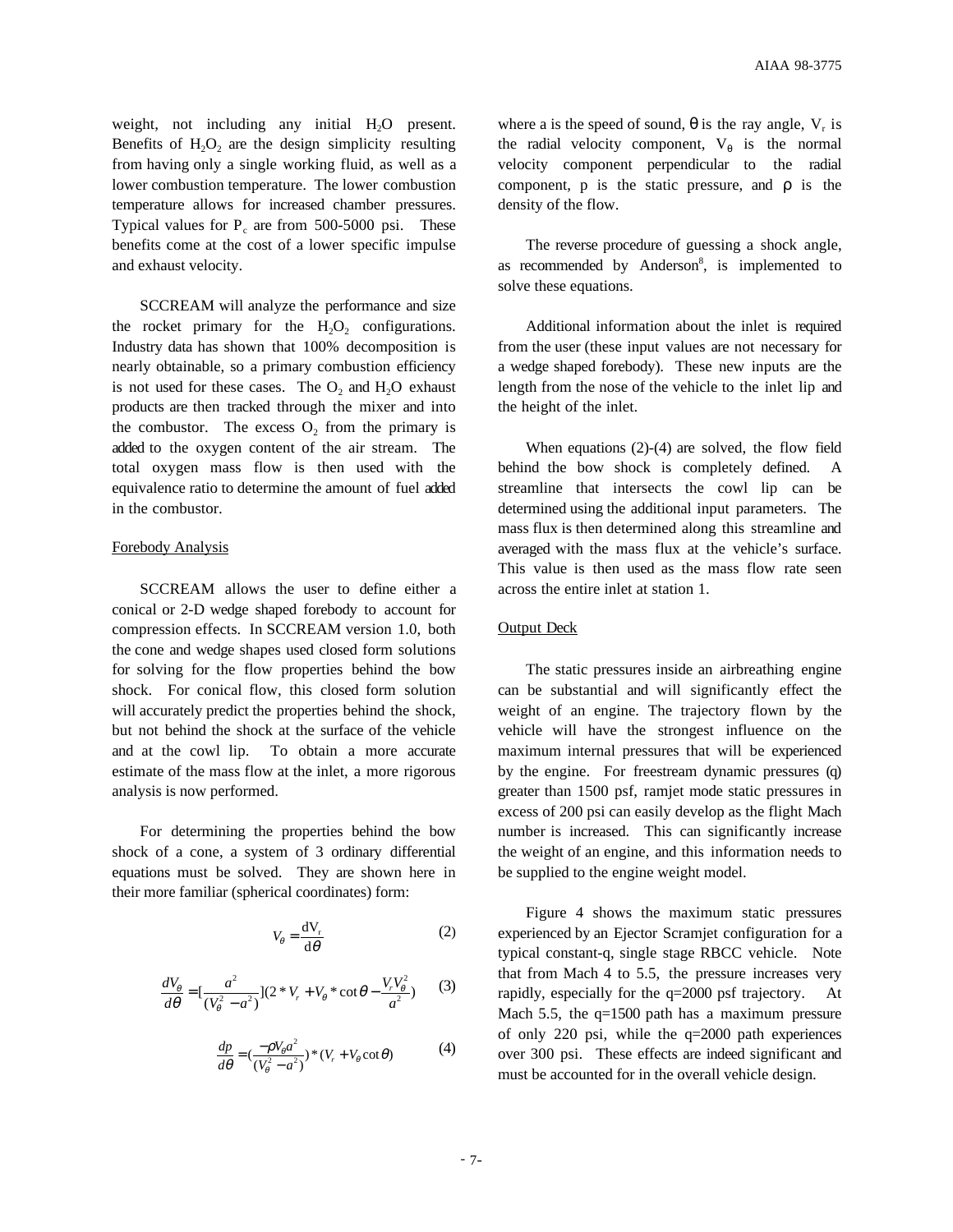To allow for tracking of these engine pressures, a new table has been included in the POST engine deck produced by SCCREAM. This table contains the maximum static pressure experienced by the engine at every flight condition. This information can easily be monitored during the trajectory, and can be passed to an engine weight estimation code (WATES<sup>9</sup>) during each iteration while closing a design. Alternatively, a maximum static pressure limit can be set in the trajectory model. POST can be constrained not to exceed this value for the static pressure over the course of the trajectory.



*Figure 4 - Maximum Internal Static Pressures*

# Remote Operation

In the interest of allowing easy access and operation of SCCREAM, a web based interface has been created. This interface allows for execution and retrieval of the results from SCCREAM over the web from any computing platform. The user must simply have access to an Internet browser (Netscape, Internet Explorer, etc.). The web interface also allows for any user to easily access the most current version of SCCREAM without the hassle of obtaining and installing the newest version. Currently, access to SCCREAM is unrestricted. The web address for SCCREAM is:

# *http://atlas.cad.gatech.edu/~jebradfo*

In addition to remote operation, the new interface allows for easy error checking before program execution. Hyper-links for each variable are set up to

provide a brief description of each input parameter and give typical ranges. Sample engine configurations for a variety of RBCC vehicles have also been included on the page.

The web interface is composed of three different programming languages. They are the common Hyper Text Markup Language (HTML), JavaScript, and Practical Extraction Report Language (PERL).

The HTML portion utilizes the form 'post' method for transferring data to the machine hosting the SCCREAM executable. The 'post' method is preferable over the 'get' method when transferring more than one piece of information. The web page itself consists of radio buttons, pull-down menus, and text fields for the SCCREAM input parameters. This allows for easy configuration changes and updating of the engine model. Figure 5 provides a partial screen shot of the user interface for Version 4.0 of SCCREAM.



*Figure 5 - Web-based user interface*

The JavaScript routines perform error and range checking of the user inputs. This helps limit the possibility of errors being generated when SCCREAM executes. For example, if the user accidentally puts in a nozzle efficiency greater than 100%, a JavaScript warning message will be displayed. This message will identify the name of the variable with the infeasible input value and provide the allowable ranges for the particular variable. The JavaScript also creates a more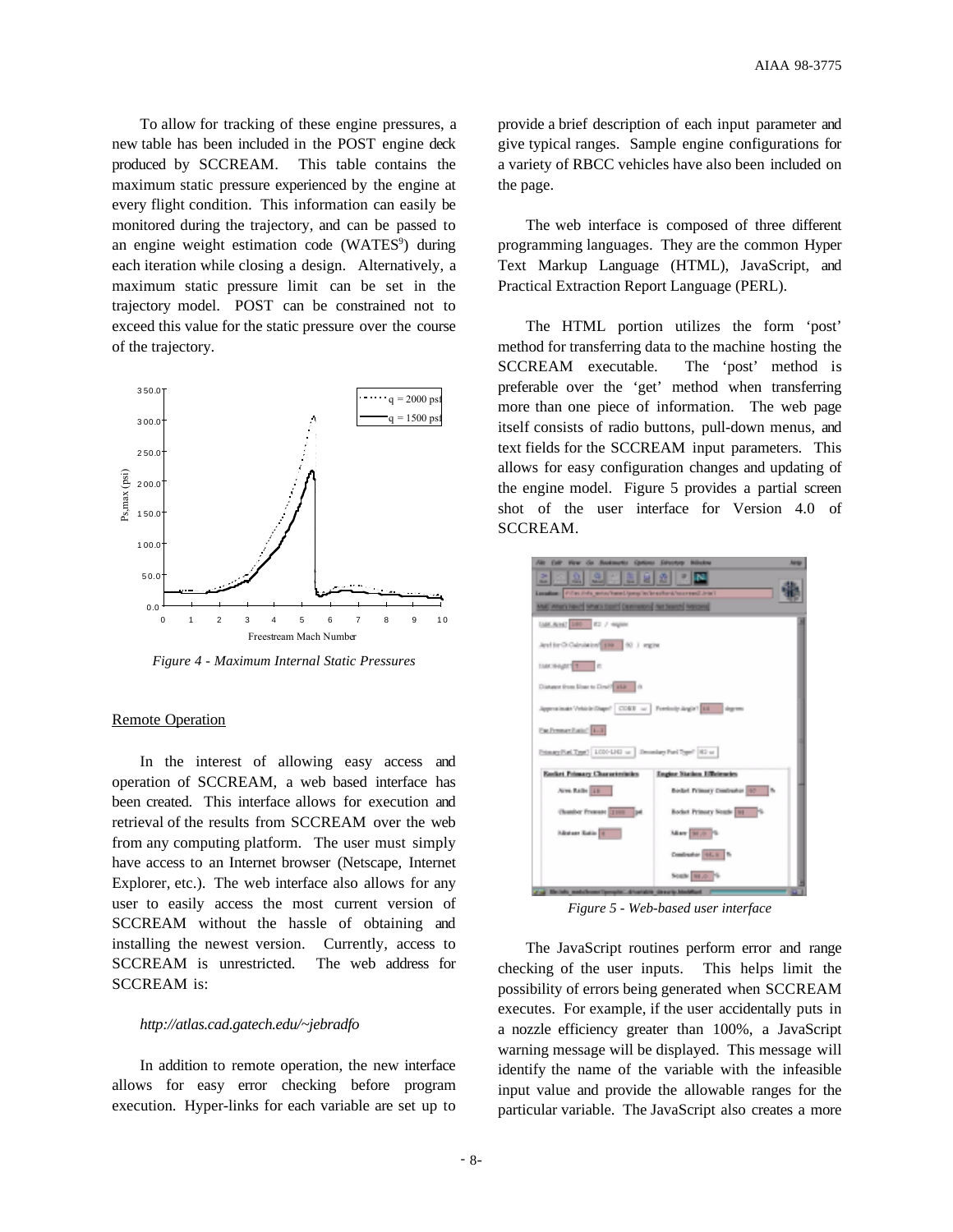dynamic page, with default input values automatically changing based upon a user's selections. As an example, if a non-supercharging RBCC engine (no fan) is selected, the fan pressure ratio automatically changes to 1.0, for no total pressure rise. If the user selects the pure-ramjet option, all input fields associated with the rocket primary subsystem are eliminated.

Once all of the input parameters have been checked and verified by the JavaScript, an estimate of the total run time required is displayed. The web form is then processed by execution of a Common Gateway Interface (CGI) script. This script is located on the server for the SCCREAM host, and is written in PERL. This PERL script opens and writes to the 6 text based input files, runs SCCREAM, and then displays the results back to the user's web browser. It should be noted that the original text input files are still in place and the SCCREAM source code has not been altered to be compatible with the web interface. Therefore, SCCREAM can still be executed on a stand-alone platform that does not have Internet access.

After execution of SCCREAM is completed, the user can simply download the results by selecting the hyper-links to the main output file and POST deck. The browser 'Save As' option will retrieve the results and place them in the user's local directory.

# **RESULTS**

#### Comparison with RJPA

The Ramjet Performance Analysis Code<sup>10</sup>, RJPA, was developed at Johns Hopkins University in the mid-1960's. The Fortran based code uses a onedimensional integral analysis approach and is applicable to a wide variety of airbreathing and rocket propulsion concepts. The combustor uses the NOTS equilibrium code for determining the chemical composition of the flow. Frozen and equilibrium flow analysis options can be selected.

The RJPA engine model is divided into 4 main components: the inlet, diffuser, combustor, and nozzle sections.

For comparison runs with SCCREAM, only scramjet performance was analyzed for Mach numbers from 6 to 12. A generic scramjet engine configuration with moderate internal area contraction and exit flow expansion was selected.

For establishing the inlet flow conditions, the static conditions for temperature, velocity, and pressure behind the bow shock were specified for each case. These values were obtained from SCCREAM for a conical forebody with a half-angle of  $9.2^{\circ}$ . . The physical area of the inlet at the cowl was  $51 \text{ ft}^2$ .

The diffuser section consisted of defining the exit area, total pressure recovery, and initial guesses for the specific heat ratio. The exit area from the diffuser corresponded with the area at station 3' in SCCREAM, and was set to a value of  $33 \text{ ft}^2$ . The total pressure recovery was made to correspond to the value used by SCCREAM, at each flight condition. Heat losses in the diffuser were ignored.

For the combustor model, a constant area process was desired, so the exit area from the combustor was 33 ft<sup>2</sup>. Skin friction and heat transfer in the combustor were neglected. The equivalence ratio and initial guesses for the static pressure at the exit plane were also defined in RJPA. For cases below Mach 7.25, the equivalence ratio had to be reduced in order to prevent choking due to the heat addition in the combustor. If the specified phi is too high in RJPA, a solution cannot be obtained. For these same cases, SCCREAM automatically throttled back the fuel flow rate from the maximum value defined by the user. The phi determined by SCCREAM provided starting points for determining an allowable phi in RJPA. It should be noted that the allowable fuel flow rate from SCCREAM was slightly higher than the value allowed by RJPA. To ensure a fair comparison, SCCREAM was run again with the same phi used by RJPA.

For the nozzle expansion, an efficiency of 98% and an exit area of  $204 \text{ ft}^2$  was defined. A frozen-toequilibrium nozzle flow ratio of 0.667 was also used for determining the thrust and  $I_{\rm sn}$  values. RJPA performs the nozzle analysis for both frozen and equilibrium flow. The frozen flow case should have lower thrust and  $I_{\rm SD}$ , when compared to the equilibrium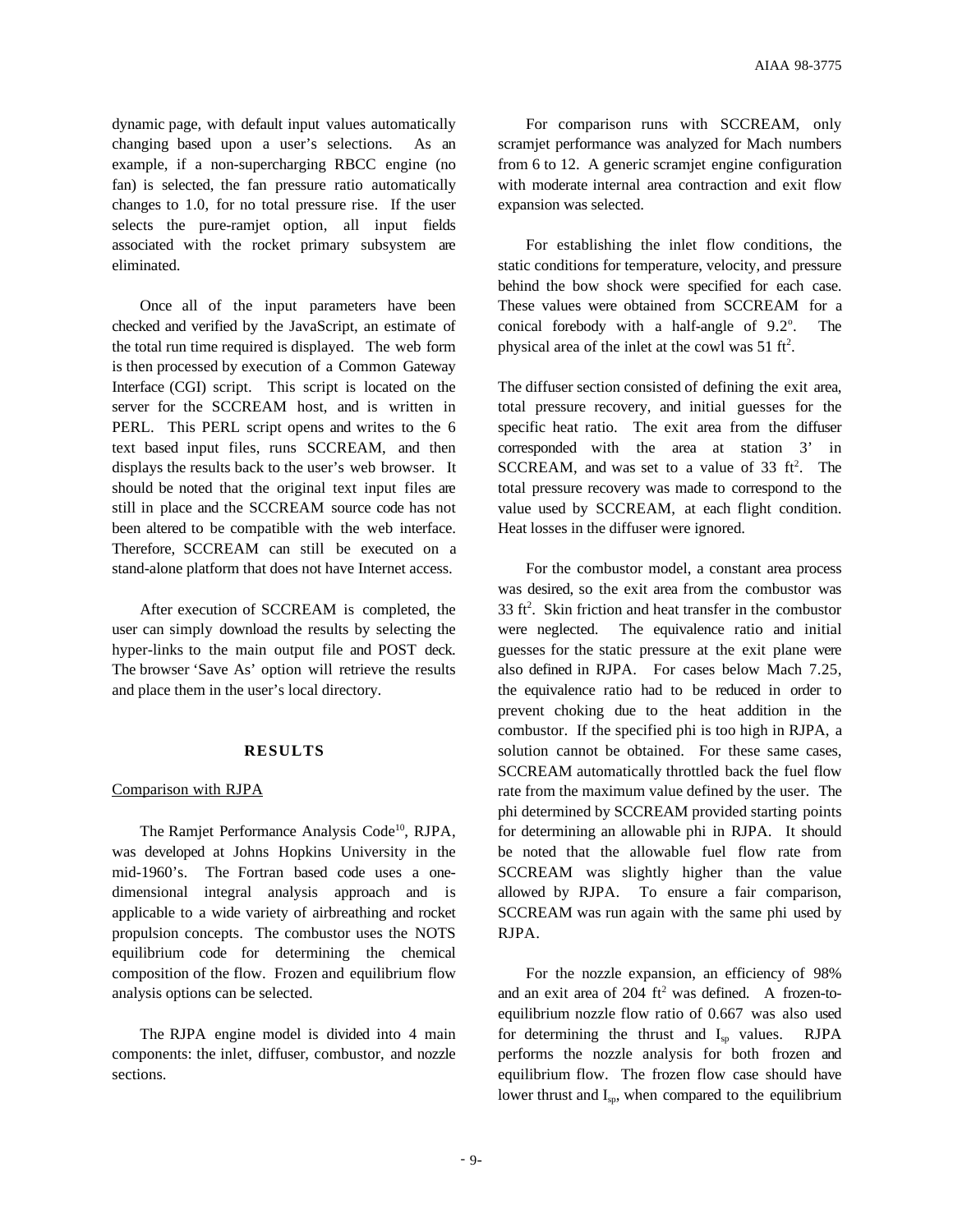case. Real nozzle performance is somewhere in between these to bounds, with kinetic models suggesting it is closer to the frozen flow results. By defining a frozen-to-equilibrium ratio of 2/3, RJPA computes a 'real' flow performance by averaging 2/3 of the frozen flow results with 1/3 of the equilibrium flow results. The performance results presented are for the 'real' flow case.



Figure 6 provides the comparative results for the thrust coefficient versus freestream Mach number. The cowl area of  $51 \text{ ft}^2$  was used to normalize the thrust coefficient. The dynamic pressure for most cases was approximately 2000 psf.

In the Mach number range of 7 to 10, SCCREAM and RJPA match very well. At the lower Mach numbers, it appears SCCREAM underpredicts the thrust level predicted by RJPA. This is currently being attributed to SCCREAM not modeling the precombustion static pressure rise (the PSPCI term in RJPA) from the shock train. This pressure rise results in different flow conditions at the start of the combustion process, which in turn effect the flow conditions exiting the combustor. Table 1 provides more detailed information on the static conditions at this low Mach number condition. Notice from the table the static pressure and temperature differences exiting the combustor. These differences diminish at the Mach 8.75 and Mach 10 conditions, where the effect of the shock train pressure rise also diminishes. This lends support as to the theory of why the differences are occurring, but determining the exact mechanism will require further investigation.

At Mach numbers above 10, the differences between RJPA and SCCREAM appear to be slowly increasing. As the Mach number and energy of the flow increases, the exact composition of the flow becomes more important. Of particular consequence is the fact the SCCREAM does not account for the hydroxyl species (OH). The presence of the hydroxyl molecule will effect the molecular weight and specific heat of the flow. These in turn affect the static conditions. Since this is not modeled by SCCREAM, a higher thrust value than RJPA could result at increased Mach numbers due to different static conditions at the exit plane.

Figure 7 provides the  $I_{sp}$  versus Mach number. As expected based on the thrust coefficient trends, SCCREAM slightly underpredicts the  $I_{sp}$  predicted by RJPA at the lower, reduced phi, Mach numbers. From Mach 7 to 10, very good correspondence between the two codes is displayed again. Above Mach 10, SCCREAM has a higher  $I_{sp}$  in a similar manner as the thrust profile.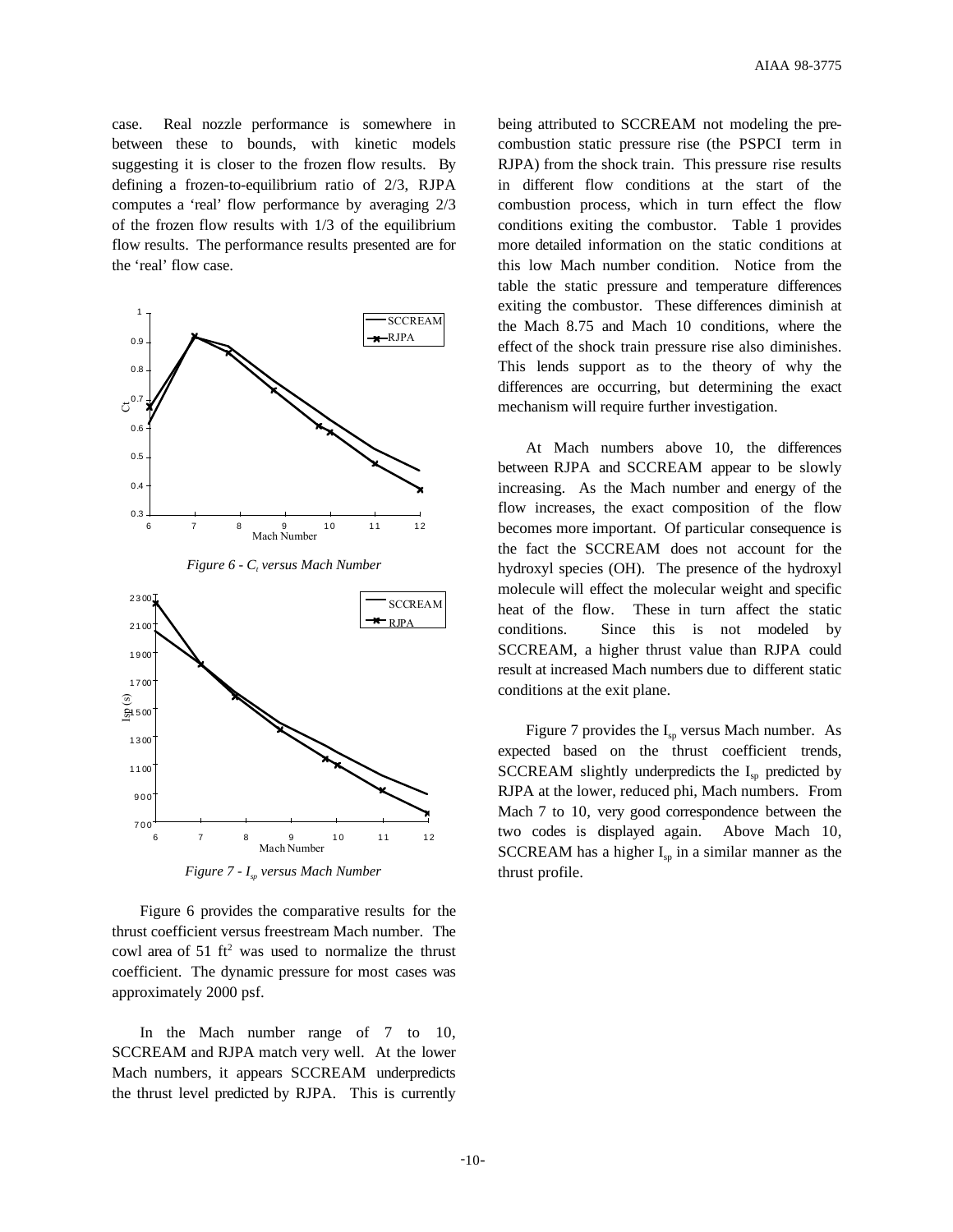| $\frac{1}{2}$ |  |
|---------------|--|
|               |  |
|               |  |
|               |  |
| i             |  |
| こうしんてい        |  |
|               |  |
|               |  |
| .<br>.<br>.   |  |
| i             |  |
|               |  |
|               |  |
|               |  |
|               |  |
| ľ             |  |
|               |  |
| ı             |  |
|               |  |
|               |  |
|               |  |
| ļ             |  |
| i             |  |
| ļ             |  |
| l             |  |
|               |  |
| l             |  |
| ı             |  |
|               |  |
|               |  |
|               |  |
|               |  |
|               |  |
|               |  |

|                |                           |         |        | Table 1. Flow Property Comparison for SCCREAM and RJPA |        |         |                |
|----------------|---------------------------|---------|--------|--------------------------------------------------------|--------|---------|----------------|
|                |                           | Mach 6  |        | Mach 8.75                                              |        | Mach 10 |                |
|                | Flow Property             | SCCREAM | RJPA   | SCCREAM                                                | RJPA   | SCCREAM | RJPA           |
| Diffuser Exit  | Mach                      | 3.74    | 4.11   | 5.03                                                   | 5.24   | 5.27    | 5.56           |
|                | Ps (psi)                  | 3.54    | 3.70   | 2.83                                                   | 2.59   | 2.39    | 2.14           |
|                | Ts(R)                     | 605.1   | 722.5  | 768.8                                                  | 0.400  | 927.3   | 188.60         |
| Combustor Exit | Mach                      | 1.21    | 1.09   | 1.96                                                   | 1.87   | 2.36    | 2.31           |
|                | Ps (psi)                  | 25.16   | 36.47  | 17.68                                                  | 19.09  | 11.94   | 12.36          |
|                | $\mathsf{Ts}(\mathsf{R})$ | 3195.4  | 4009.3 | 4713.9                                                 | 4906.3 | 4792.2  | 4847.20        |
|                | Gamma                     | 1.281   | 1.267  | 1.245                                                  | 1.250  | 1.245   | 1.25           |
|                | Vlol. Wgt                 | 26.45   | 26.55  | 24.31                                                  | 23.81  | 24.31   | 23.76          |
| Nozzle Exit    | Mach                      | 3.17    | 3.12   | 3.49                                                   | 3.43   | 3.84    | 3.80           |
|                | Ps (psi)                  | 1.10    | 1.41   | 1.23                                                   | 1.25   | 0.91    | 0.92           |
|                | Ts(R)                     | 1643.7  | 1933.4 | 2831                                                   | 2776.8 | 2908.2  | 2813.30        |
|                | Gamma                     | l.328   | 1.315  | 1.270                                                  | 1.282  | 1.272   | $\frac{28}{1}$ |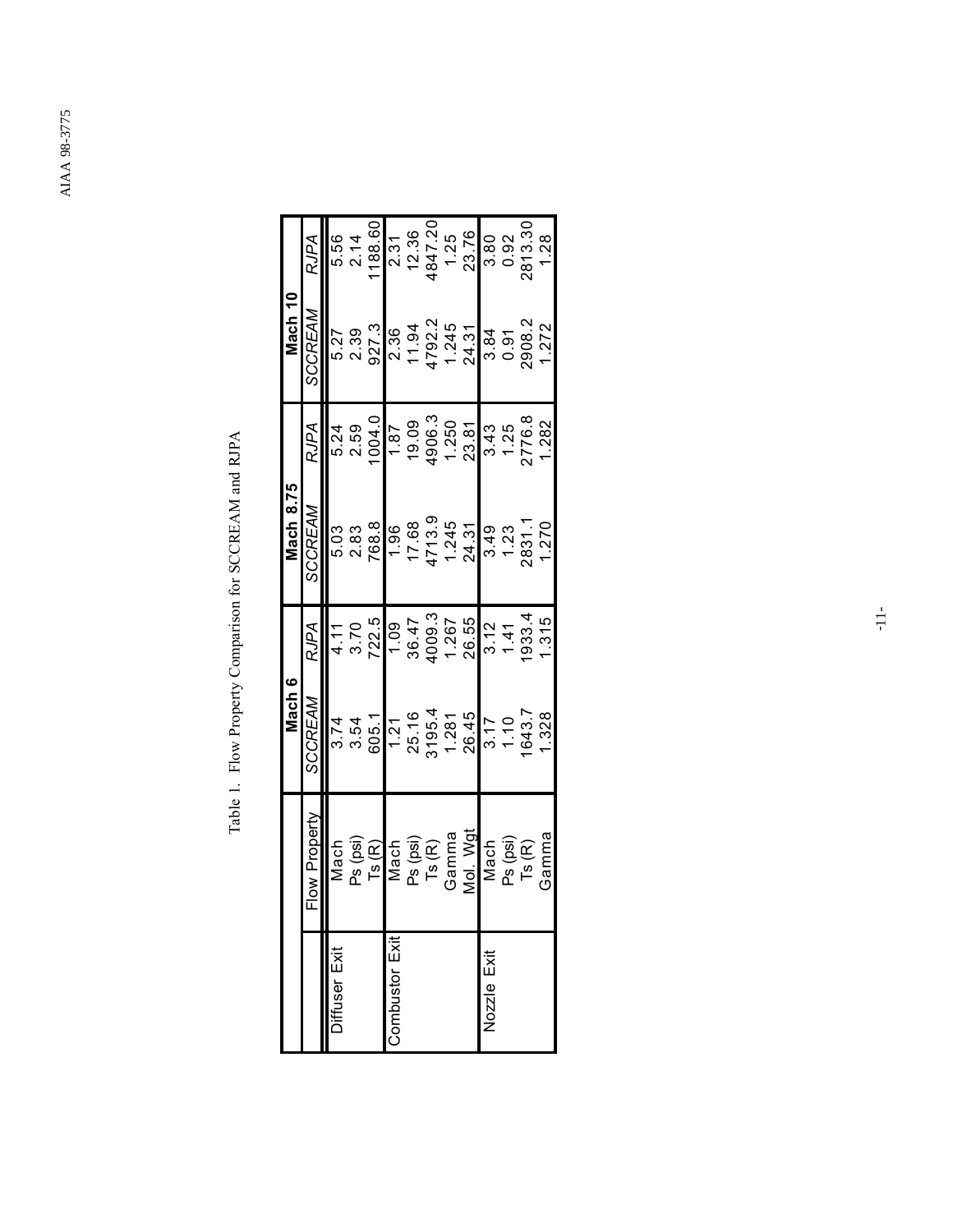# Comparison with Other Codes

The *Hyperion* concept's ejector scramjet (ESJ) engine performance has been reanalyzed using the current SCCREAM (Version 4.0) model. *Hyperion* is a single stage to orbit vehicle that flies on a constant q boundary of 2,000 psf in scramjet mode up to Mach 10. The vehicle is design to carry 20,000 lbs to low earth orbit from Kennedy Space Center (KSC) in Florida. The forebody is a conical shape with a halfangle of  $9.2^{\circ}$ . The reader is encouraged to obtain reference 3 for more details on the *Hyperion* concept.

As previously documented, RAMSCRAM<sup>3,11</sup> data has been generated based upon a similar Hyperion engine geometry and flight path. It should be noted that a ramjet to scramjet transition Mach number of 6 was used for the RAMSCRAM data, but *Hyperion* now transitions at Mach 5.5.

 $SRGUL$  was used by Shaughnessey<sup>5</sup> to generate ramjet and scramjet performance for a vehicle with a 5° half-cone angle for NASA-Langley. These results are for a non-RBCC engine with a different engine geometry and inlet efficiency.

The RJPA results presented here are for the conditions previously stated in the direct comparison cases. The engine geometry is very similar to *Hyperion's* engine design.



*Figure 8 - Ct versus Mach Number(group 1)*



*Figure 9 - I<sub>sp</sub> versus Mach Number(group 1)* 

Figure 8 shows the thrust coefficient comparisons for the 4 codes SCCREAM, RJPA, RAMSCRAM, and SRGUL. It can be seen that SCCREAM and RAMSCRAM match very well for the ramjet portion of the trajectory. SCCREAM appears to accurately predict an equivalent drop in thrust from transitioning from subsonic to supersonic combustion. Note that an instantaneous switch from subsonic to supersonic flow is modeled here, but a real engine would likely have a much smoother transition period. In scramjet mode, RJPA and SCCREAM agree very well, as previously shown. RAMSCRAM appears to have less thrust than SCCREAM and RJPA in scramjet mode, but still displays similar trends.

The SRGUL data fits very well with all three codes at Mach numbers greater than 7. But, as Mach number decreases below Mach 7, SRGUL's thrust coefficient continues to increase while the rest are exhibiting a decrease. It is known that SCCREAM, RJPA, and RAMSCRAM have lower thrust at these Mach numbers due to throttling of the equivalence ratio. The need to throttle phi to prevent choking the flow is largely dependent on the engine geometry and inlet efficiency. It is also known that the SRGUL engine flowpath allows a phi=1 at these Mach numbers, which accounts for the increasing thrust level. Designing for the phi=1 scramjet condition can come at the expense of performance in other modes. This would not have been a consideration for the designer of a pure scramjet configuration.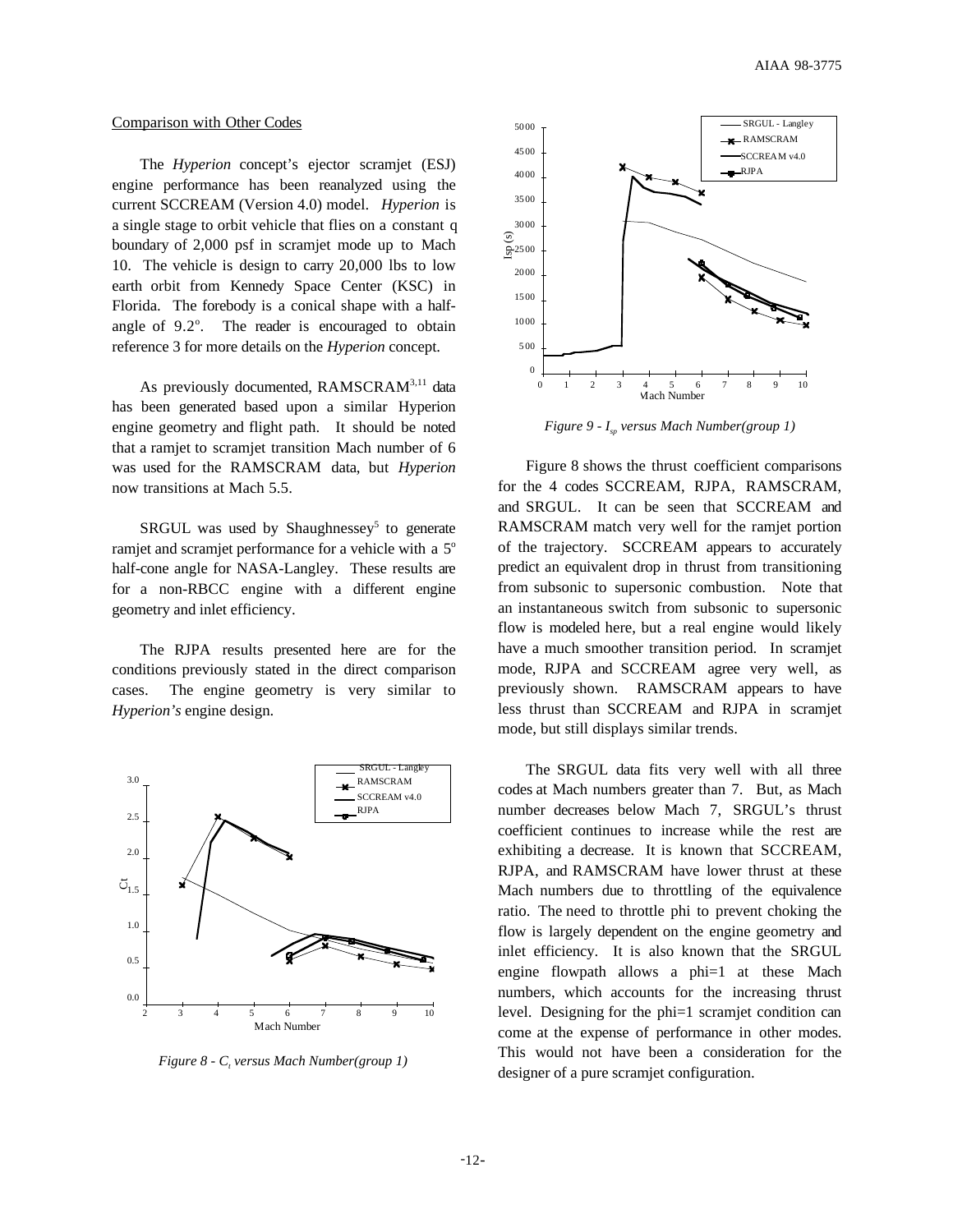Figure 9 shows the  $I_{sp}$  profiles for the 4 codes. Once again, SCCREAM and RAMSCRAM match well for ramjet mode performance. SCCREAM and RJPA match almost exactly in scramjet mode, and RAMSCRAM is displaying similar trends again. The SRGUL  $I_{sn}$  profile does not coincide with any of the codes. It should be re-iterated that this is not the same flow path design and engine configuration. The data does provide an interesting reference for comparing RBCC performance with an engine designed for only ramjet/scramjet operation.

## Comparison with Historical Data

Data from the early Marquardt studies for ejector ramjet and ejector scramjet configurations has been obtained. Results from this study are commonly referred to as NAS7-377 data. This data is for a launch vehicle with an 8° half-angle wedge forebody, flying on a constant q boundary of 1500 psf.

In 1988, the Astronautics Corporation<sup>12</sup> performed a study for the United States Air Force. The vehicle used ejector scramjet engines and had a 10° half-angle cone. But, the data obtained and presented here are results for a 6<sup>°</sup> half-angle wedge.

Figure 10 shows the thrust coefficient profile generated by SCCREAM and compared with historical data. In the early stages of ramjet mode, the large increase in the thrust coefficient by SCCREAM can be attributed to the increasing phi in the combustor. As the flight speed increases, the maximum phi of 1 is quickly obtained. The thrust coefficient matches well with the NAS7-377 ejector ramjet predictions for the remainder of subsonic operation. SCCREAM and the trends from the Astronautics data appear to agree well in scramjet mode. Due to the differences in forebody angles, inlet efficiency, and internal geometry, it can not be expected that SCCREAM will exactly match these predictions.

Figure 11 shows the  $I_{sp}$  comparisons of SCCREAM with the historical data. It appears that agreement over the most of the trajectory is excellent. But, it does not appear that the NAS7-377 and the Astronautics data have a change in performance while transitioning from subsonic to supersonic combustion. This is curious as the recent analysis from RJPA and

RAMSCRAM both display the same drop in performance being predicted here by SCCREAM. A possible explanation is that a smooth transition was modeled between ramjet and scramjet operation.



*Figure 10 - Ct versus Mach Number(group 2)*



*Figure 11 - I<sub>sp</sub> versus Mach Number(group 2)* 

#### **CONCLUSIONS**

Significant improvements have been made to SCCREAM since its inception. The current version 4.0 has retained its execution speed, while at the same time improving its accuracy and capability.

Among the conclusions drawn in this paper are the following: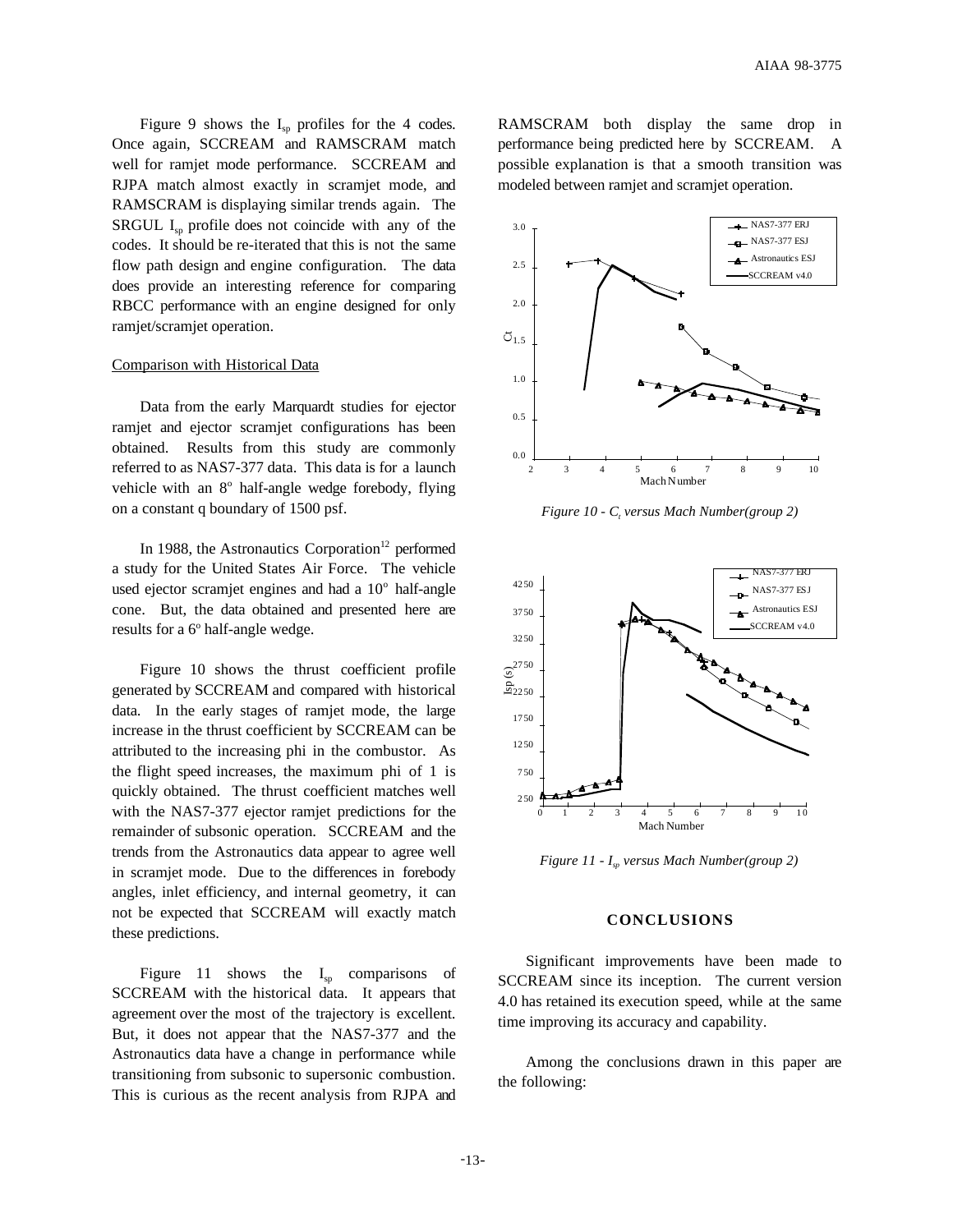1. A scramjet performance model suitable for a conceptual design environment has been established. The accuracy of its results has been confirmed through direct comparison with the industry standard code, RJPA.

2. The required number of inputs for defining the rocket primary flow has been reduced from 5 to 3. This was accomplished at the same time as greatly improving the accuracy of the primary flow and increasing its modeling ability.

3. The first fuel trade study capability has been enabled by addition of a hydrogen peroxide rocket primary. This primary can be operated at 3 different initial concentrations of 85%, 90%, and 98%.

4. Valuable static pressure information has been added to the trajectory output deck. This will allow the designer to more accurately perform trades and model a vehicle's trajectory. The new data can easily be incorporated into an engine weight estimation model.

5. A web based user interface has been established. This interface readily allows remote execution, reduces the possibility of input errors, and eliminates the need for updating software by the remote user.

# **FUTURE WORK**

SCCREAM will continue to be improved to increase modeling accuracy and capabilities without sacrificing speed, ease of use, and flexibility. Among many near-term improvements being considered are the following:

1. Addition of a combustor model that will allow for a non-constant area and account for friction and heat loss effects. This work has currently begun.

2. Allow for specifying multiple compression ramps on the forebody surface. This will be implemented for both conical and wedge configurations.

3. Creation of the additional operating mode known as 'scram-rocket'. This mode occurs near the end of scramjet operation, while transitioning to the allrocket mode. It has the potential of maintaining adequate thrust through use of the rocket primary, while still utilizing the small amount of oxygen in the atmosphere to increase specific impulse.

4. Establish a method for determining angle of attack effects. This is a fairly simple procedure for the wedge configuration, but there does not appear to be a quick solution for conical flows at an angle of attack.

Once generated, these effects will be added to the POST deck for incorporation into the trajectory analysis.

5. Provide on-line data plotting using the web-based interface. This will allow the user to quickly assess their engine's performance.

6. Addition of a hydrocarbon primary and secondary fuel-injector analysis capability. Hydrocarbon fuels have been identified as promising candidates for RBCC missile applications.

# **ACKNOWLEDGMENTS**

Development of SCCREAM was primarily sponsored by the NASA-Marshall Space Flight Center under grant NAG8-1302 to the Georgia Institute of Technology.

Additional support and funding for the hydrogenperoxide work was provided by the Kaiser-Marquardt Corp.

Captain Shahnaz Punjani at Wright Patterson Air Force Base provided crucial support and was responsible for bringing the authors 'up to speed' on the RJPA code.

David Acton, a student at SSDL, was instrumental in helping establish the JavaScript code for the web-based interface.

# **REFERENCES**

1. Escher, William J. D. and B. J. Flornes. A Study of Composite Propulsion Systems For Advanced Launch Vehicle Application. Contract NAS7-377.